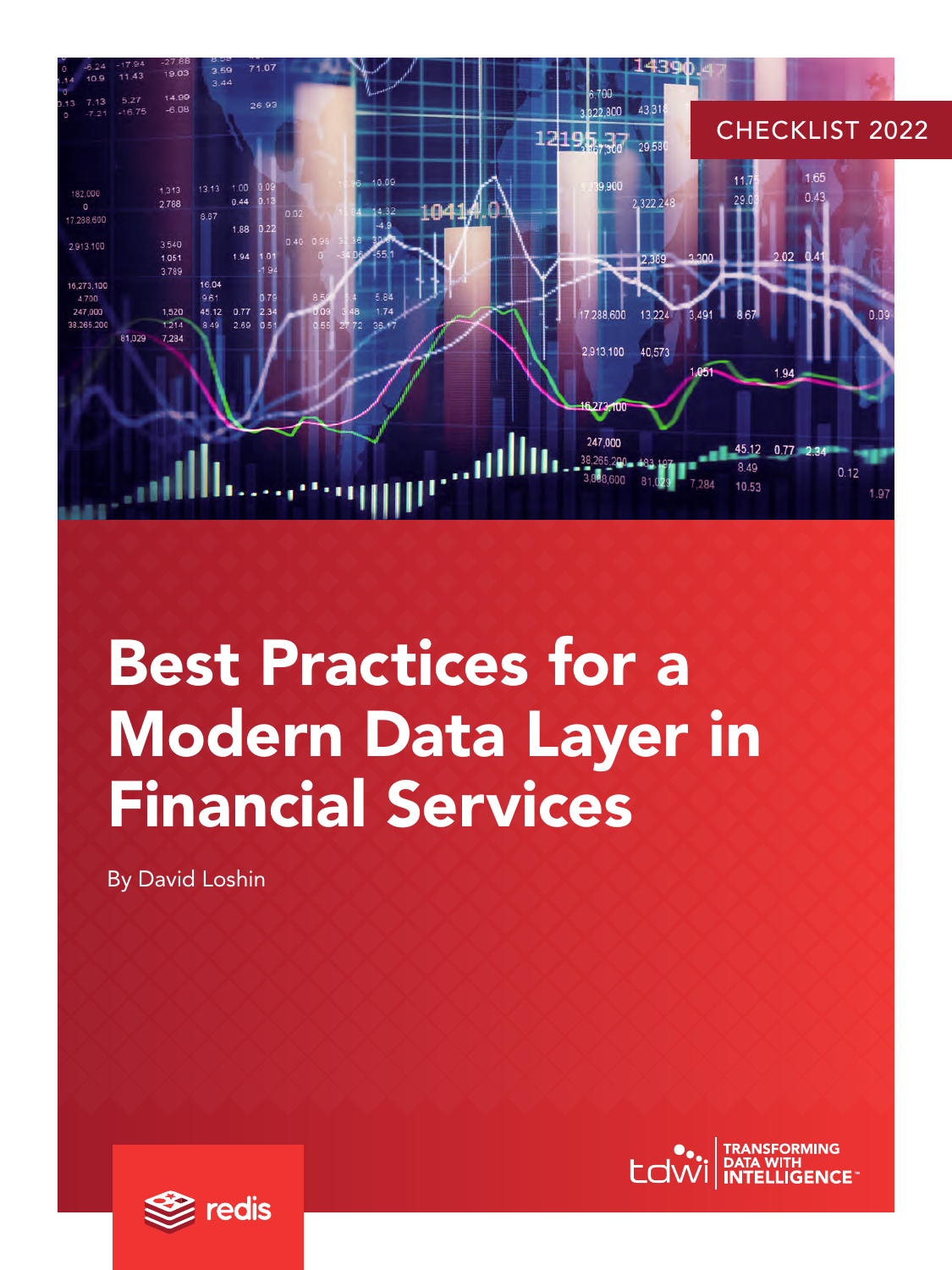

### Best Practices for a Modern Data Layer in Financial Services

By David Loshin

The regards of the specially in the financial sequences industry, are facing increasing challer affecting are approximate of the specially in the financial sequence in the financial sequence of  $\epsilon$ systems, especially in the financial services industry, are facing increasing challenges affecting current operations and competitiveness. Limitations in accessing and integrating data across the systems supporting different lines of business due to system complexity and data latency impact obligatory reporting and diminish the ability to address customer-facing needs (such as real-time personalization and recommendations, and fraud monitoring, prevention, and alerts). Because these limitations ultimately contribute to market erosion or missed business opportunities, organizations are increasingly considering modernizing their legacy transaction processing systems.

Digital-savvy millennials, whose banking experiences are limited to virtual interactions via smart devices, expect full integration among an array of different applications and interaction patterns with their financial service providers.

Six steps for data layer modernization:

- 1 Identify data accessibility gaps impeding competitiveness
- 2 Acknowledge the need for a consistent omnichannel customer experience
- **3** Envision information models for real-time business processes
- 4 Consider ways to accelerate adoption of modern computing services
- 5 Embrace data platforms supporting low-latency data accessibility
- **6** Incorporate an operational data layer designed for financial services organizations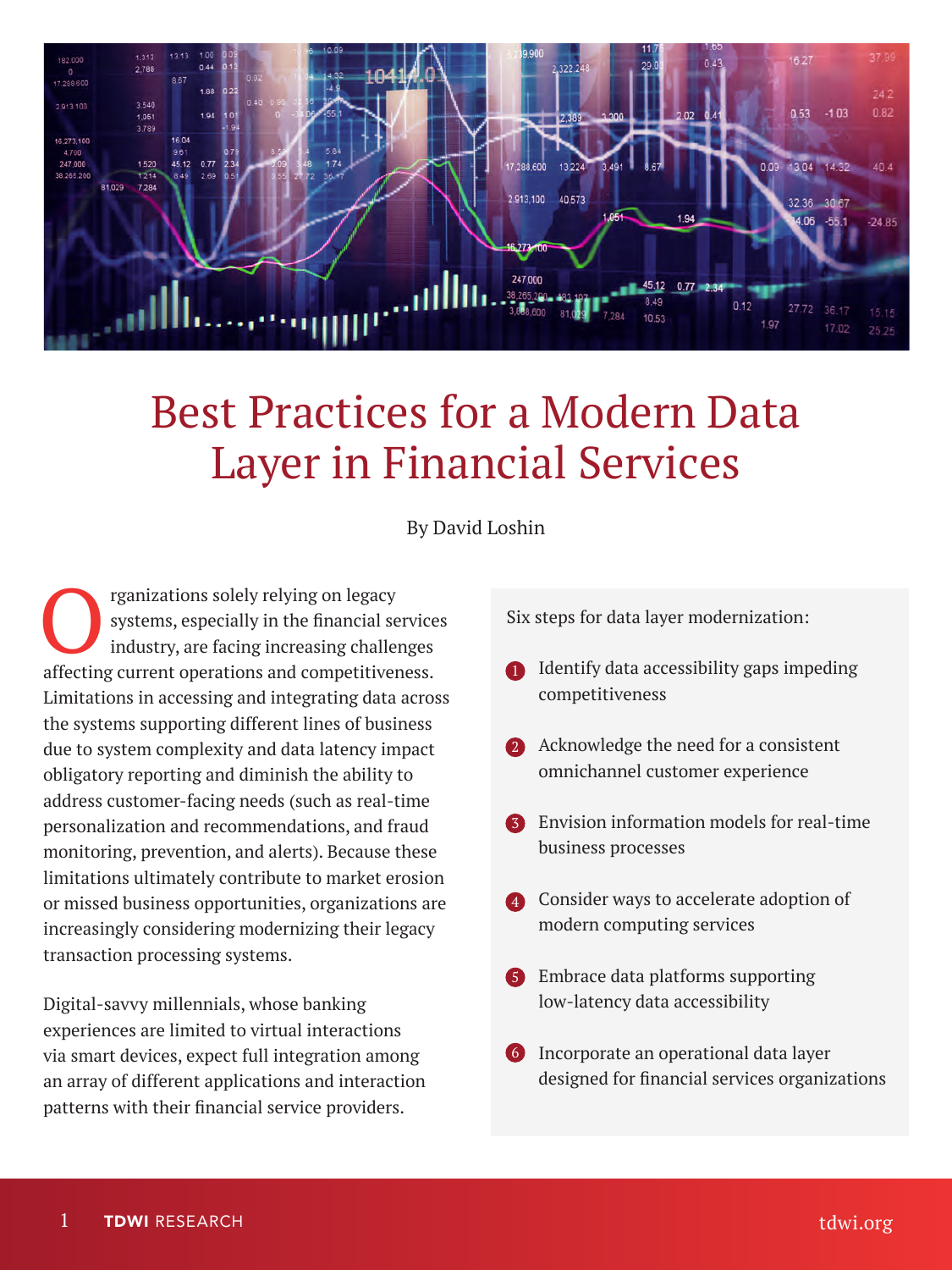However, organizations acutely dependent on legacy, on-premises mainframe platforms will discover that aging technology increasingly impedes their response to newer financial technology companies, popular payment solutions (e.g., Apple Pay or Google Pay) or digital wallets, new digital currencies (such as Facebook's Libra), and companies forming partnerships with banks while establishing their own financial services options.

Remaining bound to legacy systems limits these organizations to batch processing. They are unable to dynamically scale performance when necessary, and must segregate transaction processing from the integrated analytics needed to drive new business opportunities. Modernization in the financial services industry is not just about accelerating transaction performance; it is about providing a streamlined pathway for digital transformation that integrates with multiple third-party systems and APIs and supports concurrent transaction and analytical processing—all executed in real time.

At the same time, financial services companies can balance organizational risk factors through a measured approach to modernization. This approach embraces on-premises *and* cloud platform architectures providing high availability, automated failover, and rapid data access across a hybrid (combined on-premises *plus* cloud) deployment. The approach also sets the stage for adopting a microservices architecture while providing fully integrated security and protection.

This checklist report offers steps for preparing for data-layer modernization that is independent of underlying platform choices. The checklist recommends ways to develop a strategy for transitional modernization—without disruption that is consistent with the organization's risk

mitigation profile while addressing the demand for real-time customer experience and other critical business functions.

## 1 Identify data accessibility<br>gaps impeding competitiveness

Within the past decade, the consumer-facing facet of financial services has been radically transformed. In the past, the predominant interface between the customer and the financial institution was a brickand-mortar bank branch where humans manually processed bundled transactions while providing a paper trail. With a focus on speeding customers through the pipeline, cross-interaction among services was limited.

Today's start-up financial technology (FinTech) companies provide virtual services, enabling real-time transaction processing via mobile apps that provide nearly continuous connectivity between customer and financial institution. Straight-through processing speeds automated transactions; business rules that are fully integrated across products and services trigger personalized solicitations for customer engagement. Big tech companies are integrating payment methods and incentivizing consumers to adopt their credit products.

Older financial institutions that haven't begun their digital transformation will soon find themselves unable to contend effectively in an increasingly competitive market. One key barrier to modernization is the lack of awareness of how platform, system, or vendor choices often become synonymous with the business processes themselves.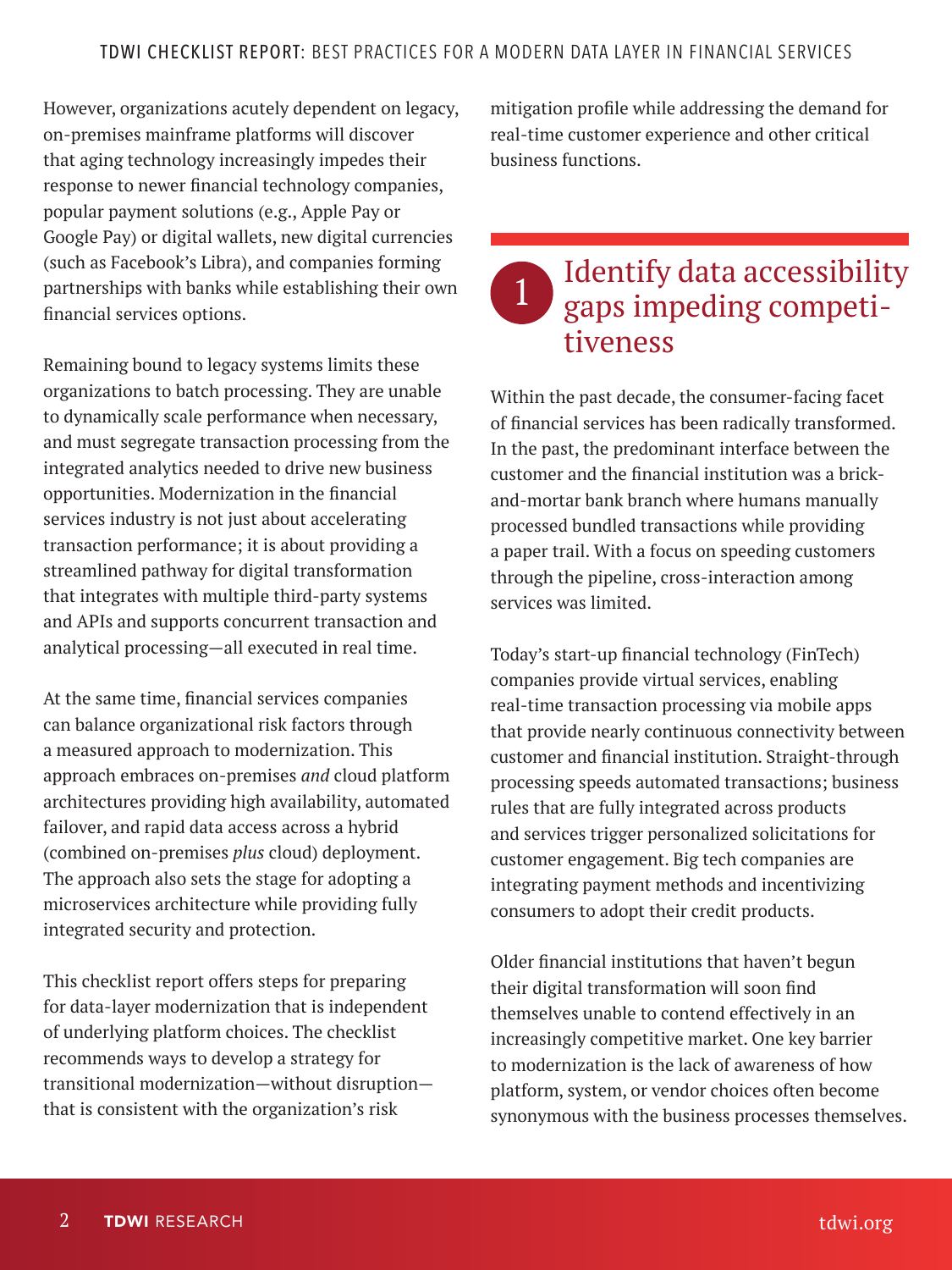An example is a process that batches transactions into a file, uploads the file to a centralized server, and then schedules the file's bundled transactions for processing. Although there is no *intrinsic* need for the transactions to be processed in scheduled uploaded batches, the perceived tight coupling of the implementation with the business process itself hides this technical dependency.

The first step towards establishing a modern data layer involves assessing the current legacy environment to identify and eliminate latent systemic constraints. Create an inventory of your most critical business processes and review each corresponding application's automated and manual information touchpoints. Ask whether any existing technology choices or legacy system constraints associated with the availability, accessibility, latency in delivery, or the integrability of data impede the enterprise from improving its real-time customer experience or speeding its risk mitigation processes such as real-time fraud prevention. Prioritizing opportunities and scheduling projects that eliminate such technical dependencies by modernizing the data layer will position your organization to more effectively compete with newer financial services organizations.

#### 2 Acknowledge the need for a consistent omnichannel customer experience

In almost all industries that deal with retail clients, customers have become accustomed to immediate (and in some cases, continual) engagement with their

product or service providers using multiple devices, channels, and access methods.

Consider retail banking clients desiring visibility into the array of fully integrated account services. One customer might access her checking, mortgage, and credit card accounts to arrange for automated transfers and payments, while another might want to tightly couple money market accounts with security trading accounts to rapidly fulfill trades. Yet whether customers interact via telephone, email, an online e-commerce platform, chat, or an in-person branch visit, they find comfort when presented with a consistent omnichannel experience.

The customer has four fundamental expectations associated with that experience:

- Accurate and up-to-date information
- Fast response time
- Access to the full array of products and services
- Offerings that are appropriately personalized

A financial institution unable to accommodate these expectations may expect lower profitability as customers drift to more electronically agile companies such as FinTech disruptors/digital-only neobanks (for example, Chime, Nubank, or Varo), service providers for trading (including Robinhood or Acorns), or mobile payment services companies (such as Venmo).

Supporting a real-time, consistent omnichannel experience implies that no matter the interaction scenario, the financial institution can quickly access a view of the customer's data integrated from across different areas of the business.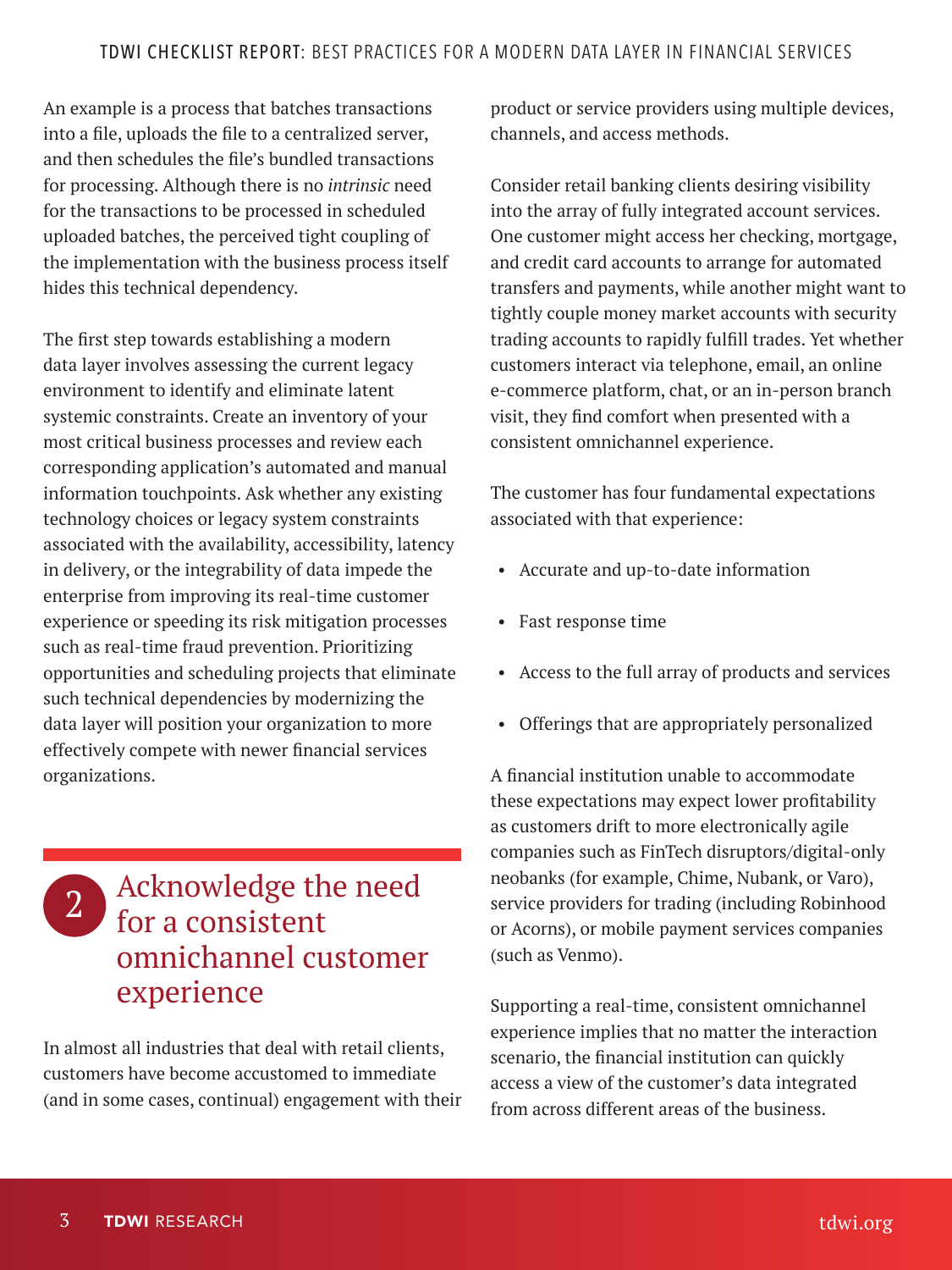This view must consistently reflect a coherent, up-to-date perspective of all customer accounts. The view's quality must be impeccable because customers will not tolerate inaccuracies. It also must simultaneously present accurate personalizations and recommendations.

A modern data layer speeds data access and employs in-memory management of data accumulated from across a network of systems. This enables rapid access to an integrated view of the customer's account landscape that facilitates account review but simultaneously supports embedded integrated analytics driving personalized suggestions and offers.

#### 3 Envision information models for real-time business processes

Once you have started envisioning the ability to access customer data and customer profiles that can be managed and updated in real time, you can rethink other real-time business processes that share two key characteristics:

- They depend on (but currently don't support) rapid access to fully visible information models
- Their operational needs align with back-office processing of transactions impacting the actual system of record

There are multiple examples for identifying and taking advantage of discoverable business opportunities throughout the customer experience: making personalized offers, targeting advertising, creating discounted product/service bundles,

dynamically pricing or configuring products and services, as well as offering special or limited time promotions. These information models encapsulate integrated customer views, configurations for materialized data models (which may employ traditional RDBMS and NoSQL-based databases), embedded stream processing models, or fast search; they may include repositories collecting the features necessary for machine learning and AI algorithms. Supporting a variety of information models simplifies the analytics life cycle by enabling data consumers to quickly find managed data assets and rapidly access and stream them on the same platform.

Real-time processing can meet additional immediate business needs. One such domain is fraud detection—enabling automated fraud analysis and prevention, which becomes increasingly complex with a growing network of partner institutions, distributed customers, and number of integrated applications. Another domain is compliance, such as real-time monitoring for meeting the requirements of know your customer (KYC), anti-money laundering (AML), or foreign account tax compliance (FATCA). A third domain is the emerging open banking regulations intended to make it easier for sharing customer data among different providers and third-party tools. Data sharing through open banking APIs creates opportunities for promoting new products and services.

In a legacy environment, supporting these business processes is cumbersome. Producing the integrated view is challenging when the required data must be sourced from a variety of systems. The need to fold structured and unstructured data together adds to the challenges, particularly when some of the processes are implemented manually.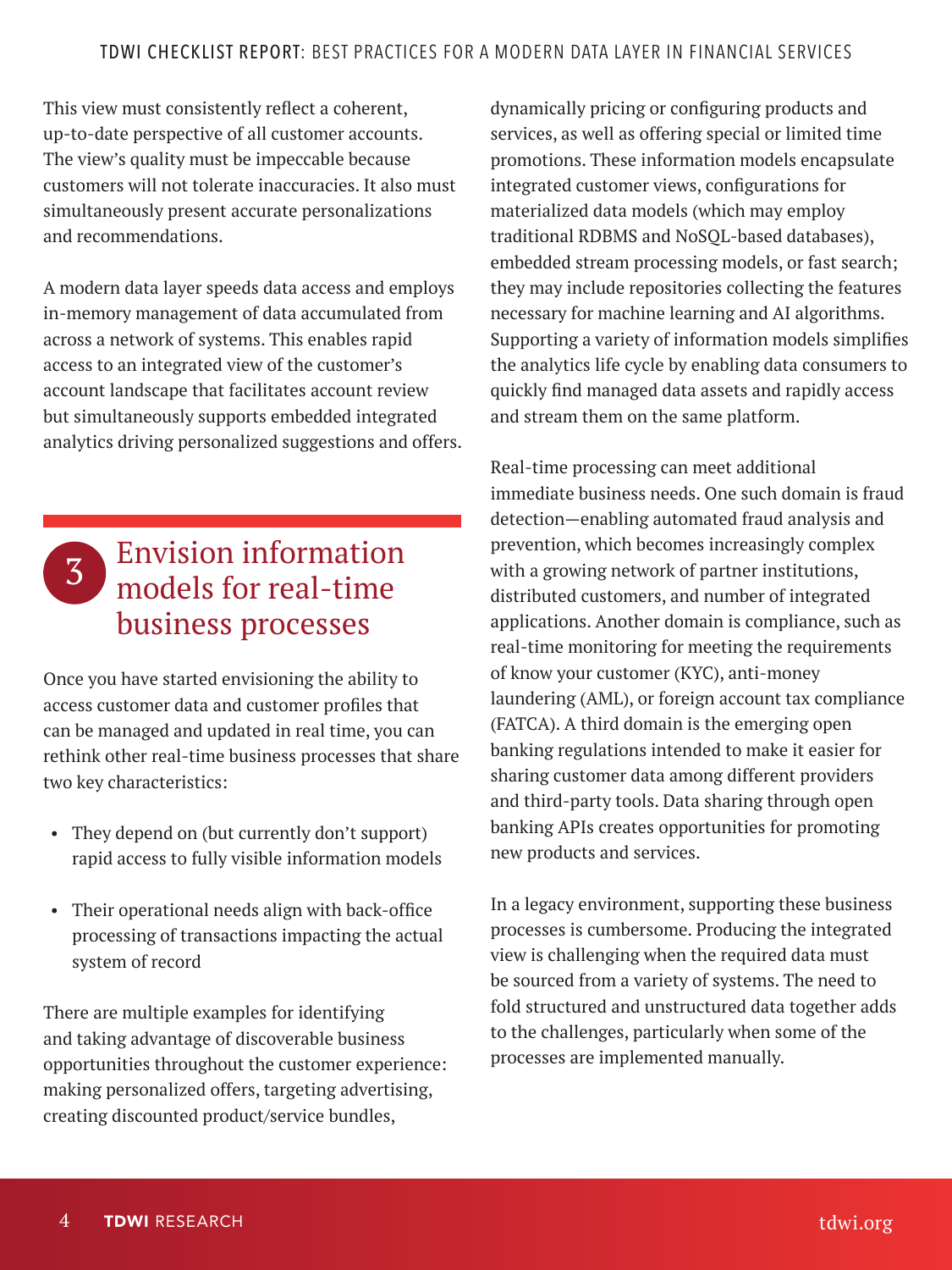A modern data layer reduces the overall complexity of these processes by employing representations of customer information customized for real-time operations. A modern data platform maintains a consistent view of data pulled from a variety of sources while providing real-time data integration, management, and access. This improves productivity using continuous pattern analysis and execution of integrated analytics for pattern analysis, personalization, and recommendations, as well as real-time execution of compliance and fraud analysis applications.



An institution's desire to renovate its operational platform and enable real-time operations must take into account how a modernized environment can shorten response times and process execution while remaining cost-effective. Because it promises greater scalability and computational flexibility, cloud computing has become an attractive platform for an organization's digital transformation. Cloud computing essentially provides unlimited scalability for computing and storage resources, and effective management guardrails can help you manage costs.

That being said, although the ultimate destination may be the cloud, not every organization is prepared to migrate its entire application landscape at once. Although adopting cloud services can provide some benefits, risk-averse organizations will think twice about an "all or nothing" cloud migration. Instead, they will consider a hybrid model that

blends traditional on-premises platforms as the systems of record, managed private cloud computing and storage environments (to take advantage of increased capacity and performance), and public cloud implementations (when demand for computing resources spikes).

This suggests considering a transitional strategy of incremental adoption of cloud services that can add value immediately within a hybrid environment. This strategy includes adopting application architecture components that accommodate the hybrid approach and eases the path to a future cloud deployment, such as with microservices and containers. Microservices can reduce the complexity of application development by breaking down each function into an independent service. In turn, these microservices can be deployed in a variety of architectural paradigms, ranging from bare metal and virtual environments to containers. Containers are a lightweight method for packaging applications independently of the underlying hardware and software stack.

Microservices and containers allow developers to modularize their applications so they are easily migrated across and among platforms. Transitioning to a microservices approach provides a runway for cloud adoption, especially if you need different data models/structures for different microservices. The result is a more flexible application architecture that is deployable across a hybrid environment and is ripe for alignment with a modern data layer.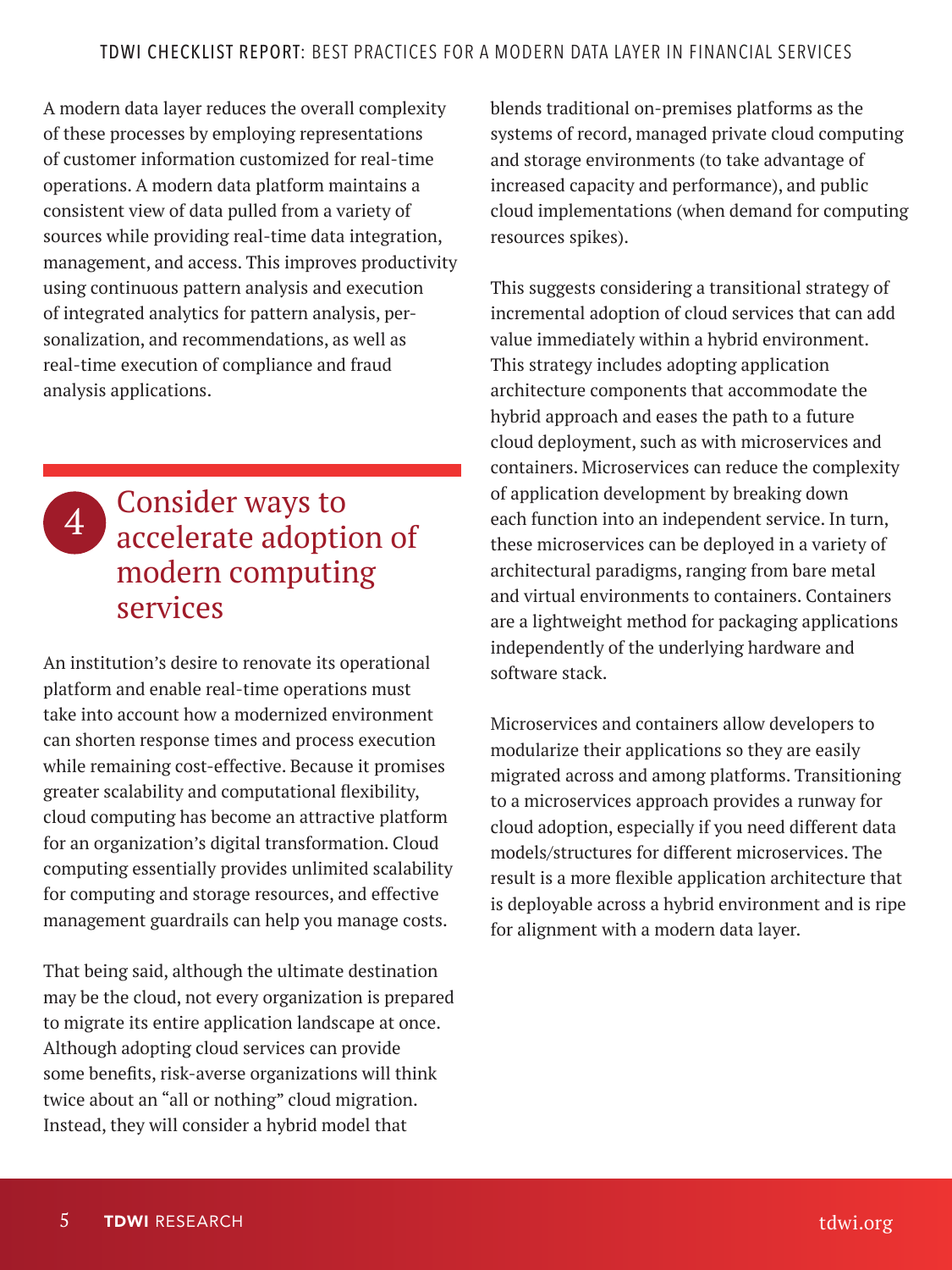## <sup>5</sup> Embrace data platforms supporting low-latency data accessibility

Our prior discussion has consistently maintained the critical importance of low-latency data access. We have suggested that even with the highest-performing computing resources, data latency will bog down the process and reduce an enterprise's ability to react and respond to events and opportunities, and to execute business critical processes in real time.

The key to real-time operation is the data layer, which can accelerate data access, employ multiple models layered on top of existing data sources (and their corresponding source models), and take advantage of intelligent state information management to help in speeding data access. For example, consider techniques for predictive access of customer data (driven by state information associated with user identity, IP address, device IDs, and so on) providing the ability to effectively prefetch the data to populate a conformed customer profile that is ready to respond to customer actions.

An in-memory database system or data layer will ensure low-latency data access. Yet not all in-memory data layers are the same. Look for an in-memory data layer that supports applications' needs for low-latency data accessibility that leverages intelligent memory management and application caching to support performance and scalability in a hybrid, distributed environment. Specifically, consider tools with the following characteristics:

• **High and scalable performance.** Maintaining data in memory reduces data access latency and speeds performance and throughput.

- **Persistence.** Simplistic in-memory stores do not necessarily provide persistence, which can become a disadvantage. Seek data layers that support persistence without sacrificing performance.
- **High availability.** A perceived risk with an in-memory store is its ephemerality, which suggests low fault tolerance. Seek a data layer that combines in-memory performance that can recover from failures.
- **Adaptability of the memory hierarchy.** Clearly, as data volumes grow, the amount of information will exceed the system's available memory. Look for a product that can tier data along the memory hierarchy, leveraging DRAM, solid-state disk storage, persistent disk storage, and more, according to the frequency of data access.
- **Flexibility in platform deployment.** As suggested in the last section, adoption of a microservices approach coupled with containerization can streamline application migration. Look for an in-memory solution that can be deployed in a variety of platforms and containers.

#### **6** Incorporate an operational data layer designed for financial services organizations

For financial institutions with a history of dependence on legacy platforms, opting for the cloud is only one part of a modernization strategy. Risk-averse organizations recognize the difficulty of overcoming the hurdles of modernizing legacy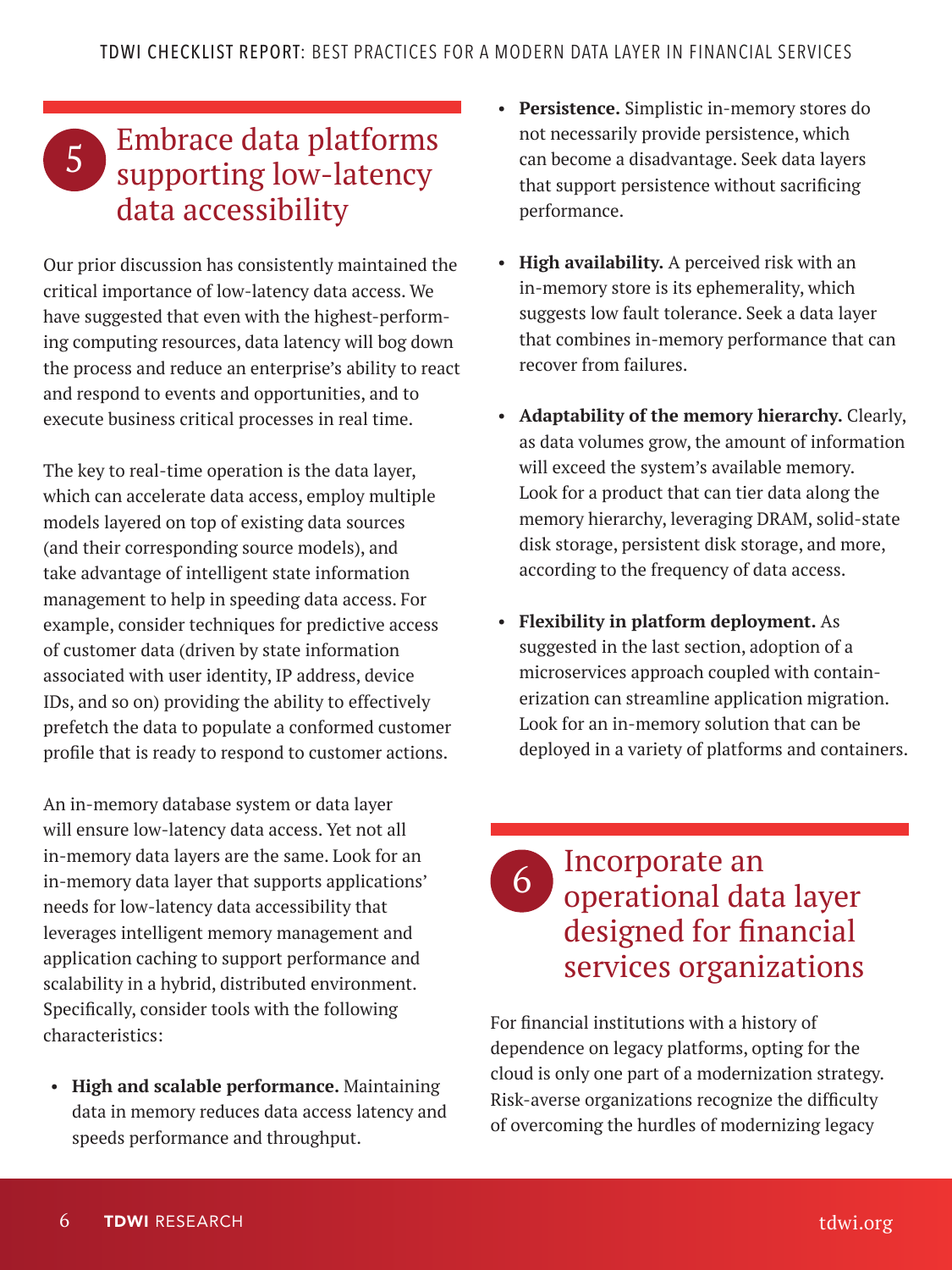systems by replicating their operational systems directly in the cloud. They realize that modernization can be accomplished through incrementally transitioning the application architecture to ease any migration. This includes the adoption of a microservices approach that decouples the application from the platform and enables deployment across an array of platforms using containers.

This suggests a tactical modernization approach that targets value-added applications that leverage analytics coupled with integrated data to support real-time business needs. A microservices approach allows your development teams to begin with specific use cases that drive services design, and enables expansion to new applications in a controlled yet risk-averse manner.

Examples include shifting towards customer-focused digital banking to meet the needs of digital-savvy clients, real-time compliance monitoring and fraud applications, as well as ensuring consistency in real-time reporting. These applications initially take advantage of rapid access to a selected set of customer records, often offloaded from the primary databases or systems of record and cached within an operational data layer. The accuracy and precision of analytics models can be increased using additional microservices-based applications using the same data such as machine learning/AI algorithms.

In essence, consider how an operational data layer coupled with microservices can be reused to support multiple business processes and workflows. This operational data layer supports rapid, low-latency accessibility to operational or transactional data without the overhead associated with a fully ACID-compliant relational database. This facilitates the introduction of new applications to support

business imperatives without disrupting existing backend operations.

#### Afterword

Risk-averse organizations are faced with a challenge—modernize to address the specter of becoming less competitive but do so in a non-disruptive manner. Organizations such as those in the financial industry must transition their foundational architecture in a way that eases the adoption of newer techniques to positively influence the customer experience, enable real-time analytics for mitigating risk and ensuring compliance, and support the mandated requirements for statutory and regulatory reporting.

Identifying technology dependencies that impede modernization is a prelude to developing a modernization strategy. At the same time, recognize that maintaining competitiveness with emerging technology-based institutions depends on an application development framework that can access the full array of systems of record containing the customer's products and services, ensure data quality and accuracy, and quickly produce analytics results for personalization, recommendations, and compliance.

Accelerate adoption of modern computing techniques by considering a microservices architecture layered on top of an operational data layer. Partner with technology vendors that have developed an in-memory data management layer designed to interoperate with a microservices architecture to support tactical modernization. A high-speed, low-latency operational data layer enables high-performance computing and advanced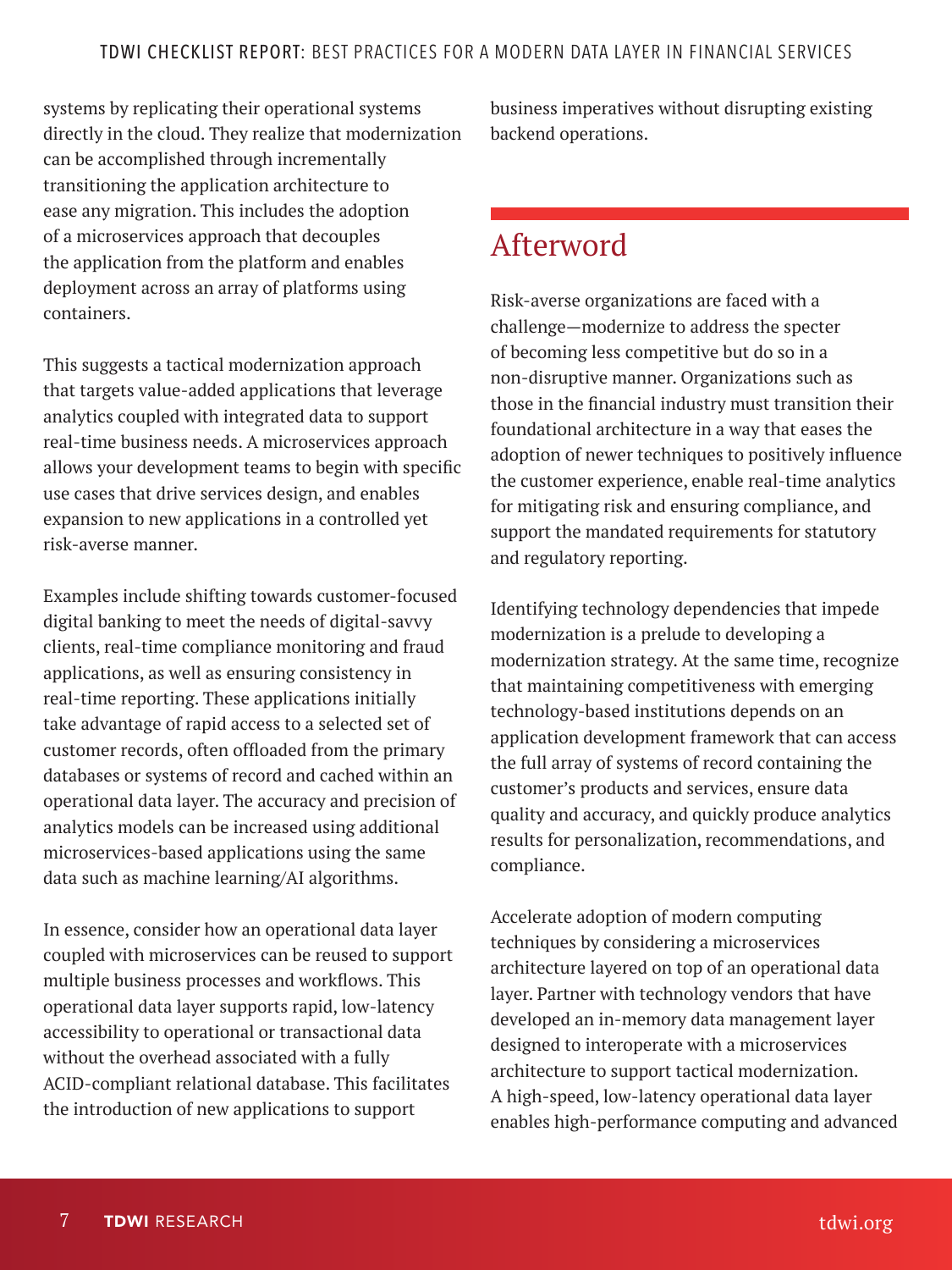integrated analytics. This data layer supports real-time customer interactions, recommendations, personalization, and other key business processes such as compliance and fraud detection and prevention. At the same time, look for a data layer providing the high availability, fault tolerance, and enterprise-grade security that are core expectations for risk-avoidance.



#### [redis.com](https://redis.com )

Businesses are more digital today than ever before. They need to build, deploy, and run real-time services in order to stay ahead of the curve. The notion of real-time isn't just a nice-to-have anymore. It's an expectation. It's what sets a merely good user experience apart from a great one. A real-time data layer is a critical enabler in creating those real-time experiences.

Redis makes apps faster by creating a data layer for a real-time world. We're the driving force behind Open-Source Redis, a much-loved, in-memory database, and the commercial provider of Redis Enterprise, a real-time data platform.

Redis Enterprise powers real-time services for over 8,500 organizations globally. It builds upon the simplicity and speed of Open-Source Redis along with an enterprise-grade data platform that offers robustness of modern data models, management, automation, performance, and resiliency to deploy and run modern applications at any scale from anywhere on the planet.